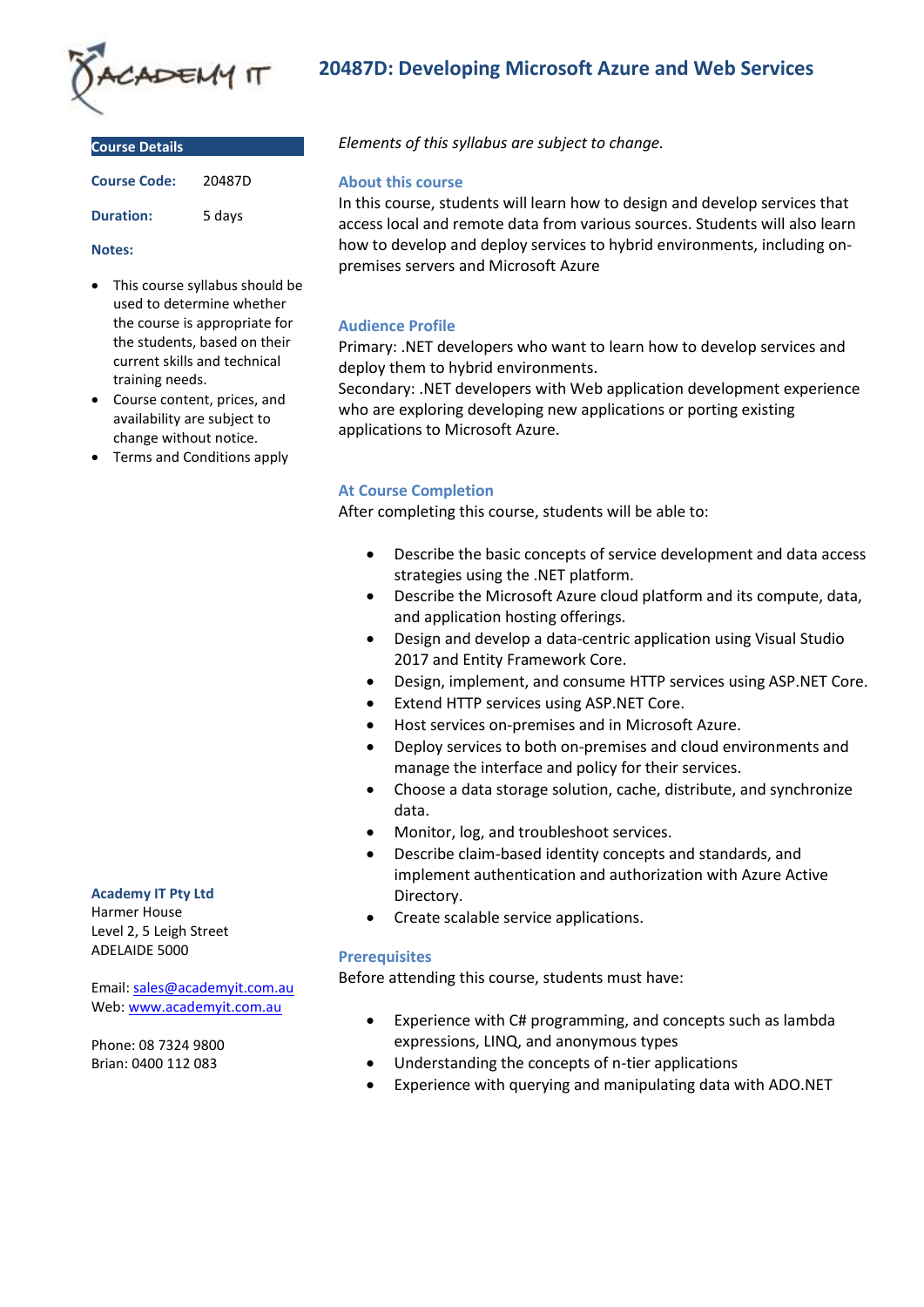

# **Module 1: Overview of service and cloud technologies**

This module provides an overview of service and cloud technologies using the Microsoft .NET Framework and the Windows Azure cloud.

### **Lessons**

- Key Components of Distributed Applications
- Data and Data Access Technologies
- Service Technologies
- Cloud Computing
- Exploring the Blue Yonder Airlines' Travel Companion Application

### **Lab : Exploring the work environment**

After completing this module, students will be able to:

- Describe the key components of distributed applications.
- Describe data and data access technologies.
- Explain service technologies.
- Describe the features and functionalities of cloud computing.
- Describe the architecture and working of the Blue Yonder Airlines Travel Companion application.

### **Module 2: Querying and Manipulating Data Using Entity Framework**

This module Describes the Entity Framework data model, and how to create, read, update, and delete data.

### **Lessons**

- ADO.NET Overview
- Creating an Entity Data Model
- Querying Data
- Manipulating Data

# **Lab : Creating a Data Access Layer by Using Entity Framework**

After completing this module, students will be able to:

- Explain basic objects in ADO.NET and asynchronous operations.
- Create an Entity Framework data model.
- Query data by using Entity Framework.
- Insert, delete, and update entities by using Entity Framework.

### **Module 3: Creating and Consuming ASP.NET Web API Services**

This module describes HTTP-based services that are developed, hosted, and consumed by using ASP.NET Web API.

### **Lessons**

- HTTP Services
- Creating an ASP.NET Web API Service
- Handling HTTP Requests and Responses
- Hosting and Consuming ASP.NET Web API Services

### **Lab : Creating the Travel Reservation ASP.NET Web API Service**

After completing this module, students will be able to:

- Design services by using the HTTP protocol.
- Create services by using ASP.NET Web API.
- Use the HttpRequestMessage/HttpResponseMess age classes to control HTTP messages.
- Host and consume ASP.NET Web API services.

# **Module 4: Extending and Securing ASP.NET Web API Services**

This module describes in detail the ASP.NET Web API architecture and how you can extend and secure ASP.NET Web API services.

### **Lessons**

- The ASP.NET Web API Pipeline
- Creating OData Services
- Implementing Security in ASP.NET Web API Services
- Injecting Dependencies into Controllers

### **Lab : Extending Travel Companion's ASP.NET Web API Services**

After completing this module, students will be able to:

- Extend the ASP.NET Web API request and response pipeline.
- Create OData services using ASP.NET Web API.
- Secure ASP.NET Web API.
- Inject dependencies into ASP.NET Web API controllers.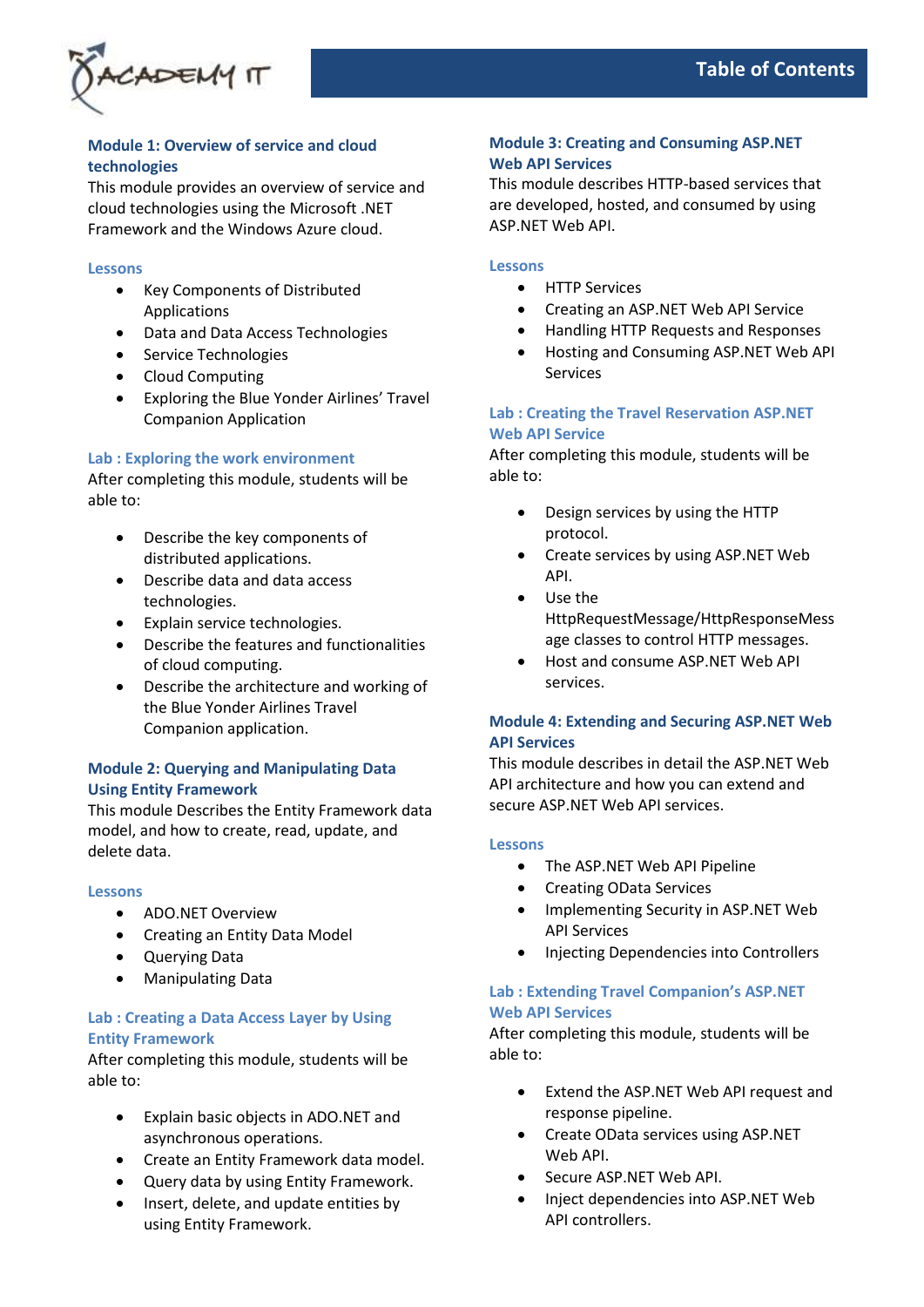

### **Module 5: Creating WCF Services**

This module introduces Windows Communication Foundation (WCF) and describes how to create, host, and consume a WCF service.

#### **Lessons**

- Advantages of Creating Services with **WCF**
- Creating and Implementing a Contract
- Configuring and Hosting WCF Services
- Consuming WCF Services

# **Lab : Creating and Consuming the WCF Booking Service**

After completing this module, students will be able to:

- Describe why and when to use WCF to create services.
- Define a service contract and implement it.
- Host and configure a WCF service.
- Consume a WCF service from a client application.

### **Module 6: Hosting Services**

This module describes how to host web services both on-premises and in Windows Azure. It explains various components of Windows Azure Cloud Services: Web Role, Worker Role, and Windows Azure Web Sites.

#### **Lessons**

- Hosting Services On-Premises
- Hosting Services in Windows Azure

### **Lab : Hosting Services**

After completing this module, students will be able to:

- Host services on-premises by using Windows services and IIS
- Host services in the Windows Azure cloud environment by using Windows Azure Cloud Services and Web Sites

### **Module 7: Windows Azure Service Bus**

This module describes web-scale messaging patterns, and the infrastructures provided by Windows Azure Service Bus.

#### **Lessons**

- Windows Azure Service Bus Relays
- Windows Azure Service Bus Queues

• Windows Azure Service Bus Topics

### **Lab : Windows Azure Service Bus**

After completing this module, students will be able to:

- Describe the purpose and functionality of relayed and buffered messaging.
- Provision, configure, and use the service bus queues.
- Enhance the effectiveness of queuebased communications using topics, subscriptions and filters.

### **Module 8: Deploying Services**

This module describes different techniques for deploying web applications.

### **Lessons**

Web Deployment with Visual Studio 2012

- Creating and Deploying Web Application Packages
- Command-Line Tools for Web Deploy
- Deploying Web and Service Applications to Windows Azure
- Continuous Delivery with TFS and Git
- Best Practices for Production Deployment

### **Lab : Deploying Services**

After completing this module, students will be able to:

- Deploy web applications with Visual Studio.
- Create and deploy web applications by using IIS Manager.
- Deploy web applications by using the command line.
- Deploy web applications to Windows Azure environments.
- Use continuous delivery with TFS and Git.
- Apply best practices for deploying web applications on-premises and to Windows Azure.

### **Module 9: Windows Azure Storage**

This module Describes Windows Azure Storage, the services it provides, and the best way to use these services.

#### **Lessons**

- Introduction to Windows Azure Storage
- Windows Azure Blob Storage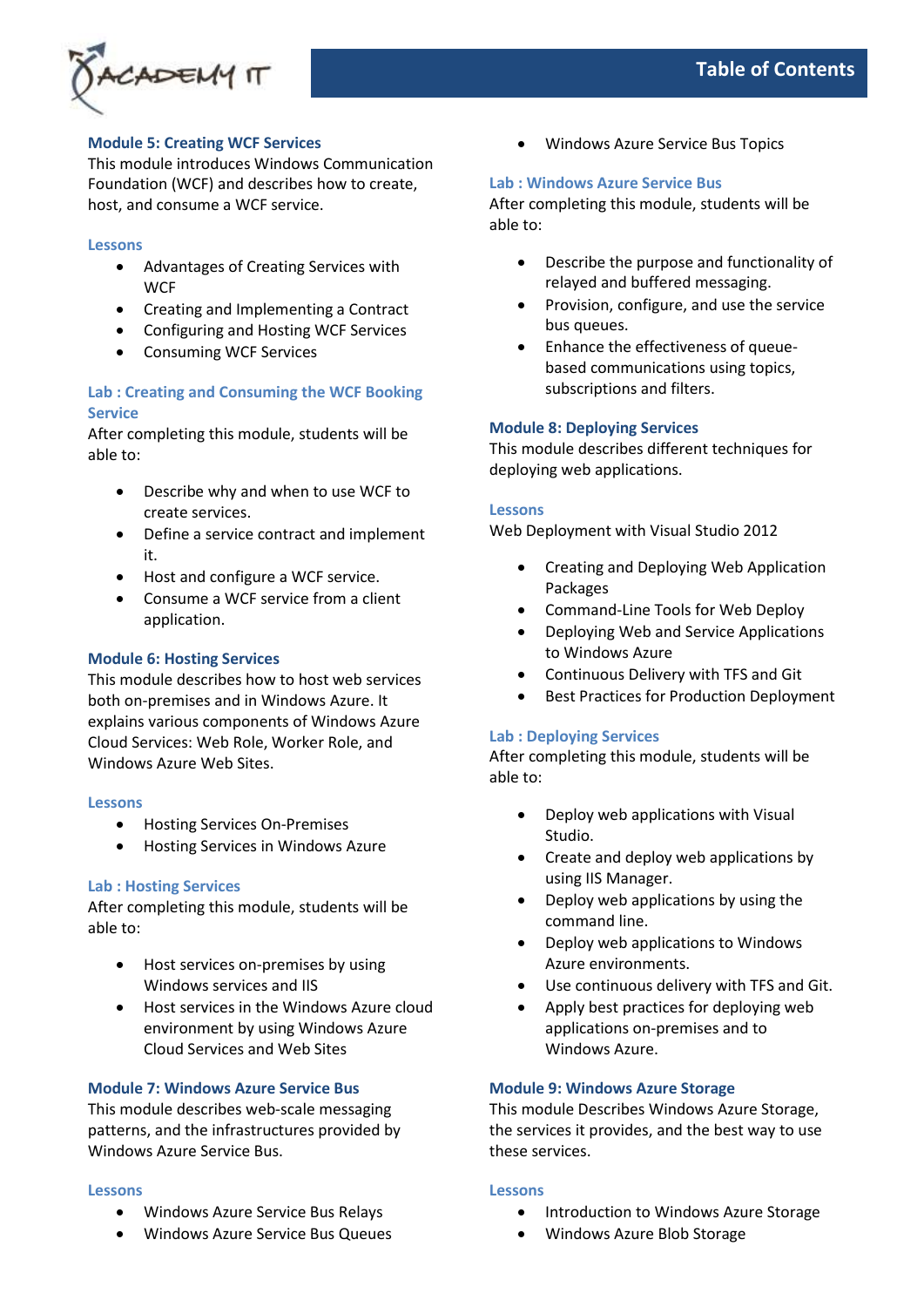

- Windows Azure Table Storage
- Windows Azure Queue Storage
- Restricting Access to Windows Azure Storage

### **Lab : Windows Azure Storage**

After completing this module, students will be able to:

- Describe the architecture of Windows Azure Storage.
- Implement Blob Storage in your applications.
- Use Table Storage in your applications
- Describe how to use Windows Azure Queues as a communication mechanism between different parts of your application
- Control access to your storage items.

### **Module 10: Monitoring and Diagnostics**

This module describes how to perform monitoring and diagnostics in Windows Azure services.

#### **Lessons**

- Performing Diagnostics by Using Tracing
- Configuring Service Diagnostics
- Monitoring Services Using Windows Azure Diagnostics
- Collecting Windows Azure Metrics

#### **Lab : Monitoring and Diagnostics**

After completing this module, students will be able to:

- Perform tracing in the .NET Framework with the System.Diagnostics namespace.
- Configure and explore web service and IIS tracing.
- Monitor services by using Windows Azure Diagnostics.
- View and collect Windows Azure metrics in the management portal.

# **Module 11: Identity Management and Access Control**

This module describes the basic principles of modern identity handling and demonstrates how to use infrastructures such as Windows Azure Access Control Service (ACS) to implement authentication and authorization with claimsbased identity in Windows Communication Foundation (WCF).

#### **Lessons**

- Claims-based Identity Concepts
- Using the Windows Azure Access Control Service
- Configuring Services to Use Federated Identities

### **Lab : Identity Management and Access Control**

After completing this module, students will be able to:

- Describe the basic principles of claimsbased identity.
- Create a Security Token Service (STS) by using Windows Azure ACS.
- Configure WCF to use federated identity.

### **Module 12: Scaling Services**

This module describes the ways in which you can ensure services can handle increasing workloads and user demand.

### **Lessons**

- Introduction to Scalability
- Load Balancing
- Scaling On-Premises Services with Distributed Cache
- Windows Azure Caching
- Scaling Globally

### **Lab : Scalability**

After completing this module, students will be able to:

- Explain the need for scalability.
- Describe how to use load balancing for scaling services.
- Describe how to use distributed caching for on-premises as well as Windows Azure services.
- Describe how to use Windows Azure caching.
- Describe how to scale services globally.

# **Module 13: Appendix A: Designing and Extending WCF Services**

This module covers designing Windows Communication Foundation (WCF) service contracts, creating services that support distributed transactions, and extending the WCF